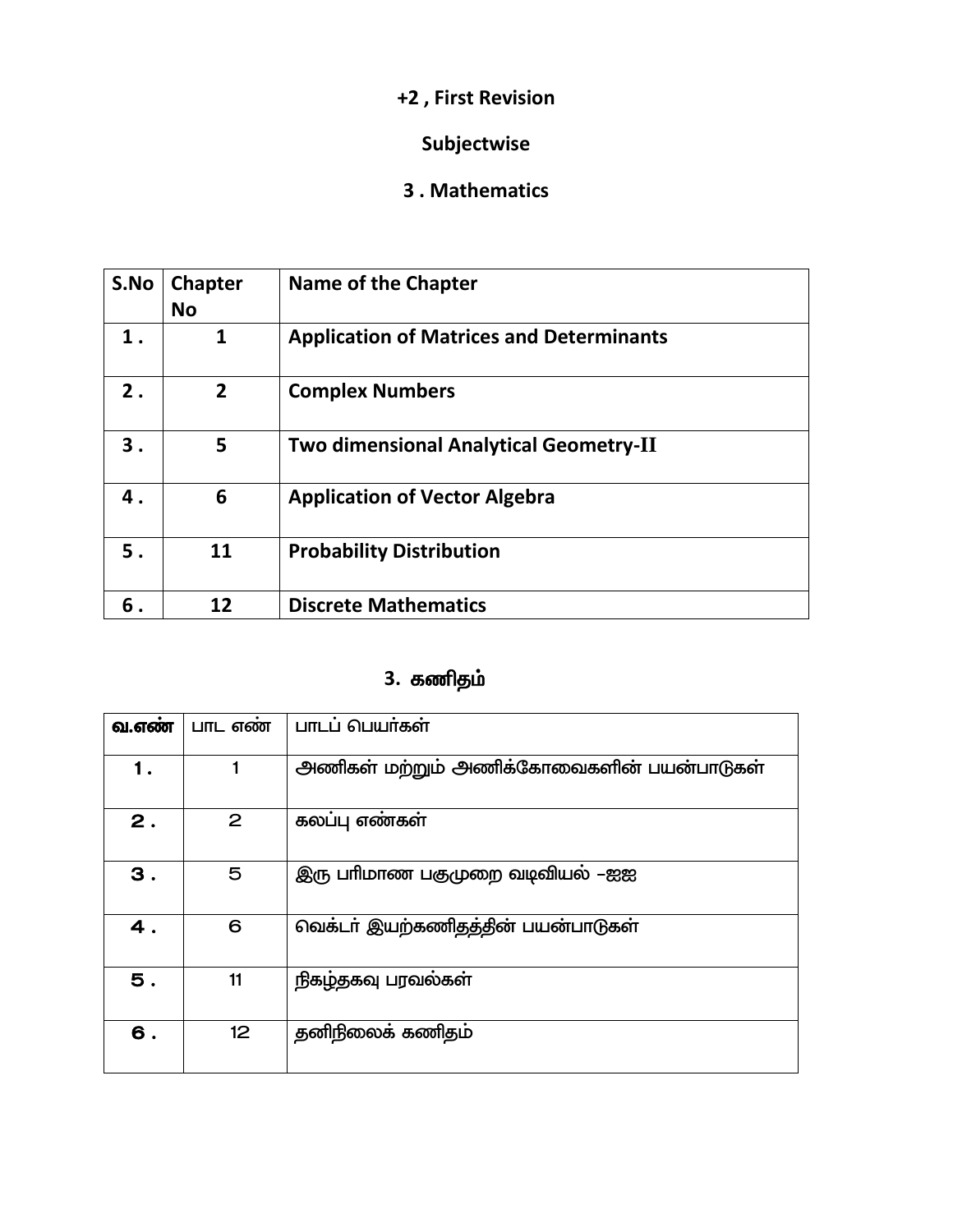## Subjectwise

# 4. Physics

| S.No | <b>Chapter No</b> | <b>Name of the Chapters</b>                |
|------|-------------------|--------------------------------------------|
| 1.   | 1                 | <b>Electrostatics</b>                      |
| 2.   | $\overline{2}$    | <b>Current Electricity</b>                 |
| 3.   | 5                 | <b>Electromagnetic Waves</b>               |
| 4.   | 8                 | <b>Dual Nature Of Radiation And Matter</b> |
| 5.   | 10                | <b>Electronics And Communication</b>       |

# 4. இயற்பியல்

| வ.எண | பாட எண      | பாடப் பெயர்கள்                                  |
|------|-------------|-------------------------------------------------|
| 1.   | 1           | நிலைமின்னியல்                                   |
|      |             |                                                 |
| 2.   | $\mathbf 2$ | <u>மின்னோட்டவியல்</u>                           |
|      |             |                                                 |
| 3.   | 5           | மின்காந்த அலைகள்                                |
| 4.   | 8           | கதிர்வீச்சு மற்றும் பருப்பொருளின் இருமைப் பண்பு |
| 5.   | 10          | எலக்ட்ரானியல் மற்றும் தகவல் தொடர்பு அமைப்புகள்  |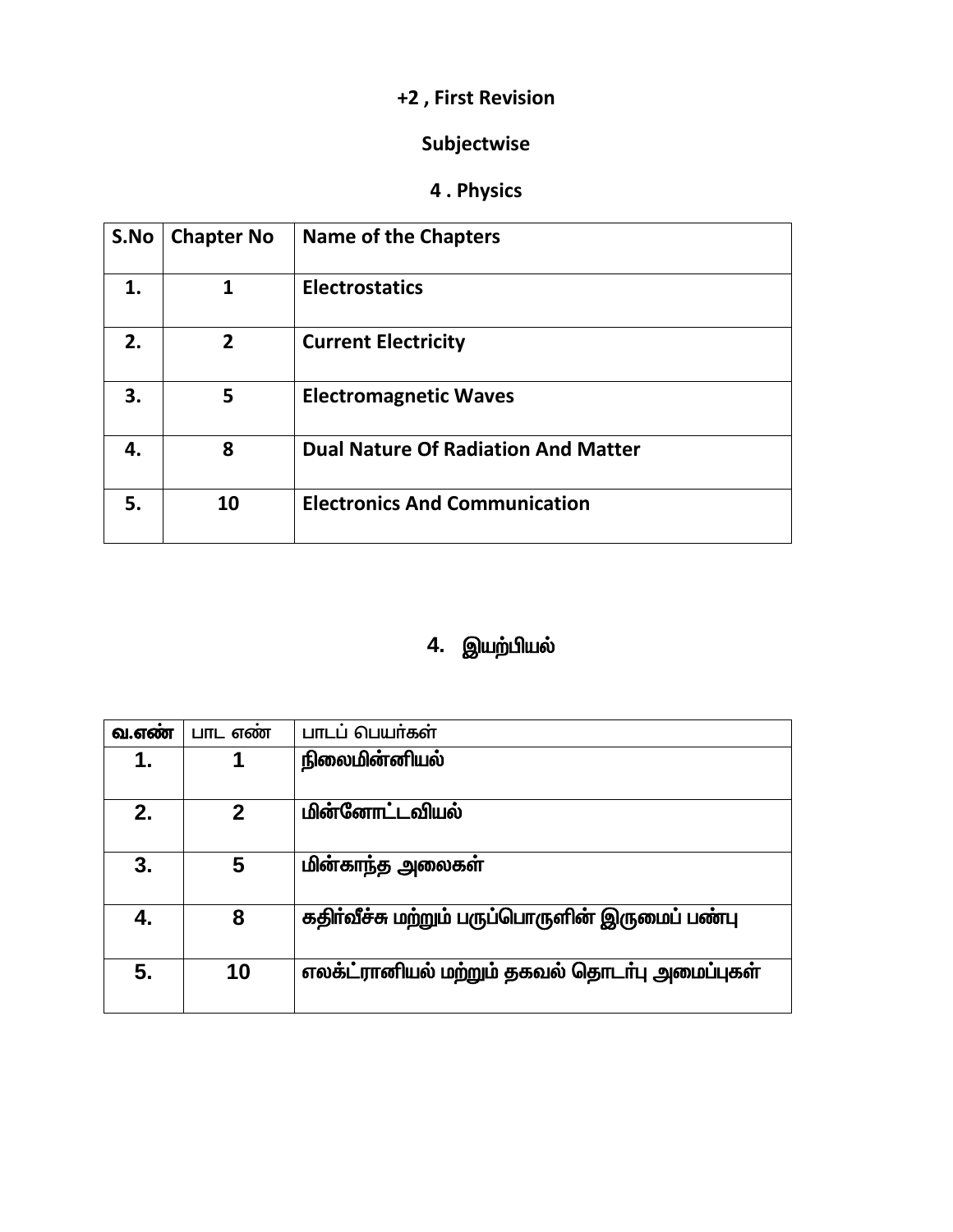# Subjectwise

# 5. Chemistry

| S.No           | <b>Chapter</b><br><b>No</b> | <b>Name of the Chapters</b>                     |
|----------------|-----------------------------|-------------------------------------------------|
|                | 1                           | <b>Metallurgy</b>                               |
| $\overline{2}$ | 4                           | <b>Transition and inner transition elements</b> |
| 3              | 5                           | Co ordination chemistry                         |
| $\overline{4}$ | 6                           | <b>Solid state</b>                              |
| 5              | 8                           | Ionic equilibrium                               |
| 6              | 10                          | <b>Surface chemistry</b>                        |
| 7              | 14                          | <b>Biomolecules</b>                             |

## 5. வேதியியல்

| வ.எண்          | <b>LITL</b>     | பாடப் பெயர்கள்                        |
|----------------|-----------------|---------------------------------------|
|                | எண்             |                                       |
|                | 1               | உலோகவியல்                             |
| 2              | 4               | இடைநிலை மற்றும் உள் இடைநிலை தனிமங்கள் |
| З              | 5               | அணைவு வேதியியல்                       |
| 4              | 6               | திட நிலைமை                            |
| 5              | 8               | அயனிச் சமநிலை                         |
| 6              | 10 <sub>o</sub> | புறப்பரப்பு வேதியியல்                 |
| $\overline{7}$ | 14              | உயிரியியல் மூலக்கூறுகள்               |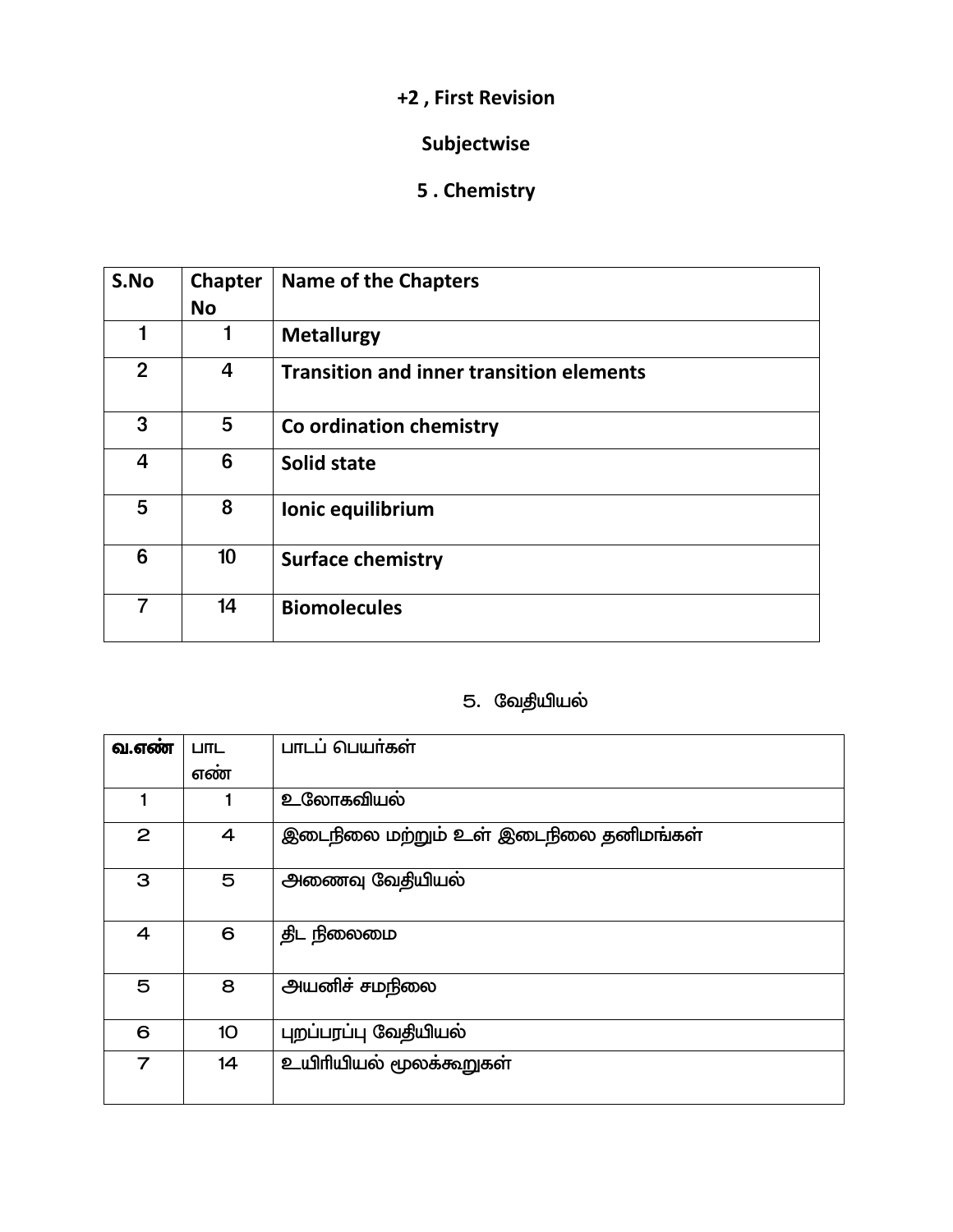## Subjectwise

## 6. Bio botany

| S.No           | <b>Chapter</b><br><b>No</b> | <b>Name of the Chapters</b>               |
|----------------|-----------------------------|-------------------------------------------|
| 1              | 1                           | Asexual and sexual reproduction in plants |
| $\overline{2}$ | 2                           | <b>Classical genetics</b>                 |
| 3              | 5                           | <b>Plant tissue culture</b>               |
| 4              | 8                           | <b>Environmental issues</b>               |

# 6. உயிா் தாவரவியல்

| வ.எண் | பாட எண       | பாடப் பெயர்கள்                                               |
|-------|--------------|--------------------------------------------------------------|
|       |              | தாவரங்களில் பாலிலா இனப்பெருக்கம் மற்றும்<br>பாலினப்பெருக்கம் |
| 2     | $\mathbf{2}$ | பாரம்பரிய மரபியல்                                            |
| 3     | 5            | தாவரத் திசு வளா்ப்பு                                         |
| 4     | 8            | சுற்றுச்சூழல் பிரச்சனைகள்                                    |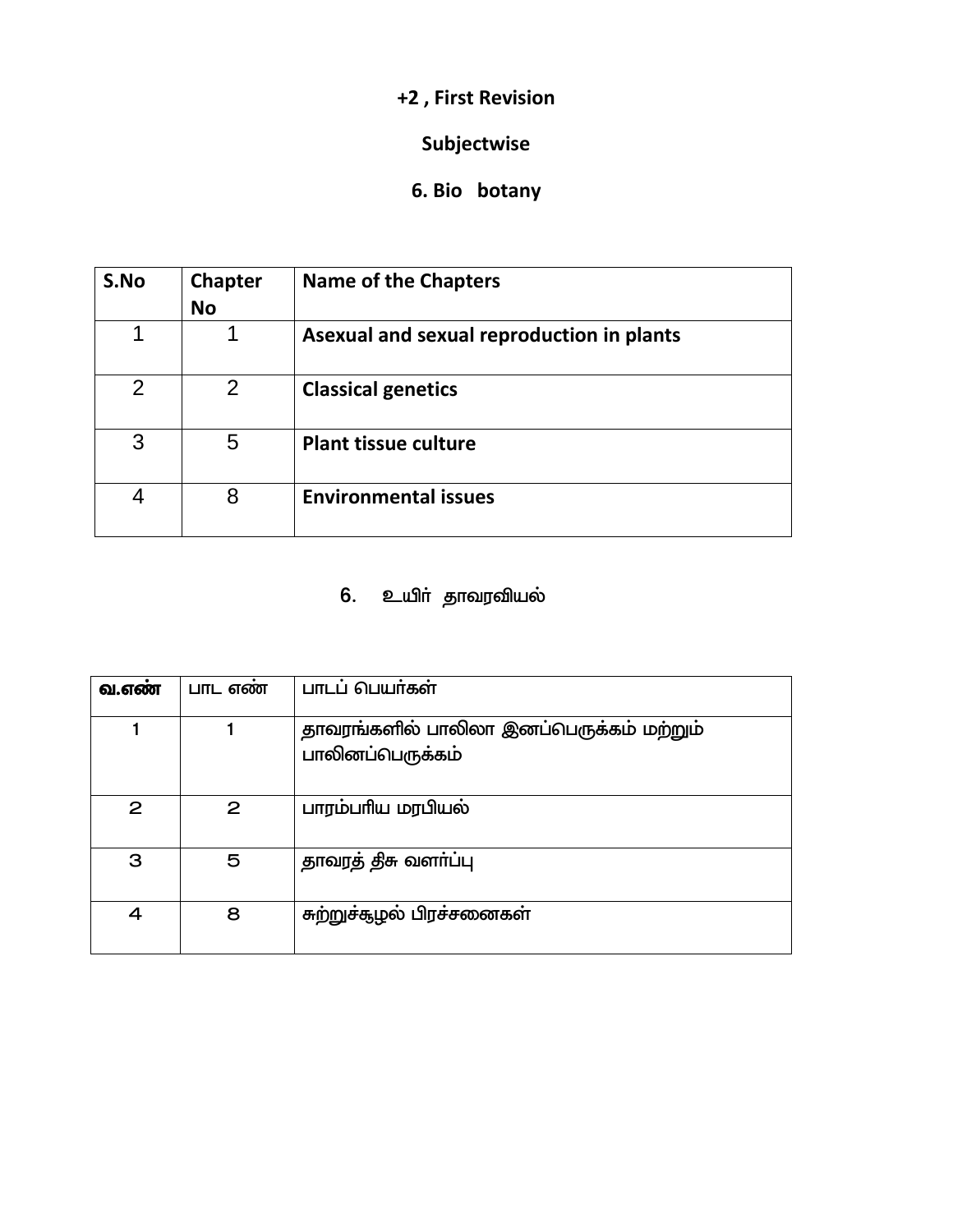### Subjectwise

## 7. Botany

| S.No           | <b>Chapter</b><br><b>No</b> | <b>Name of the Chapters</b>               |
|----------------|-----------------------------|-------------------------------------------|
| 1              |                             | Asexual and sexual reproduction in plants |
| $\overline{2}$ | 2                           | <b>Classical genetics</b>                 |
| 3              | 5                           | <b>Plant tissue culture</b>               |
| 4              | 8                           | <b>Environmental issues</b>               |

# 7. தாவரவியல்

| வ.எண் | பாட எண | பாடப் பெயர்கள்                                               |
|-------|--------|--------------------------------------------------------------|
|       |        | தாவரங்களில் பாலிலா இனப்பெருக்கம் மற்றும்<br>பாலினப்பெருக்கம் |
| 2     | 2      | பாரம்பரிய மரபியல்                                            |
| 3     | 5      | தாவரத் திசு வளா்ப்பு                                         |
| 4     | 8      | சுற்றுச்சூழல் பிரச்சனைகள்                                    |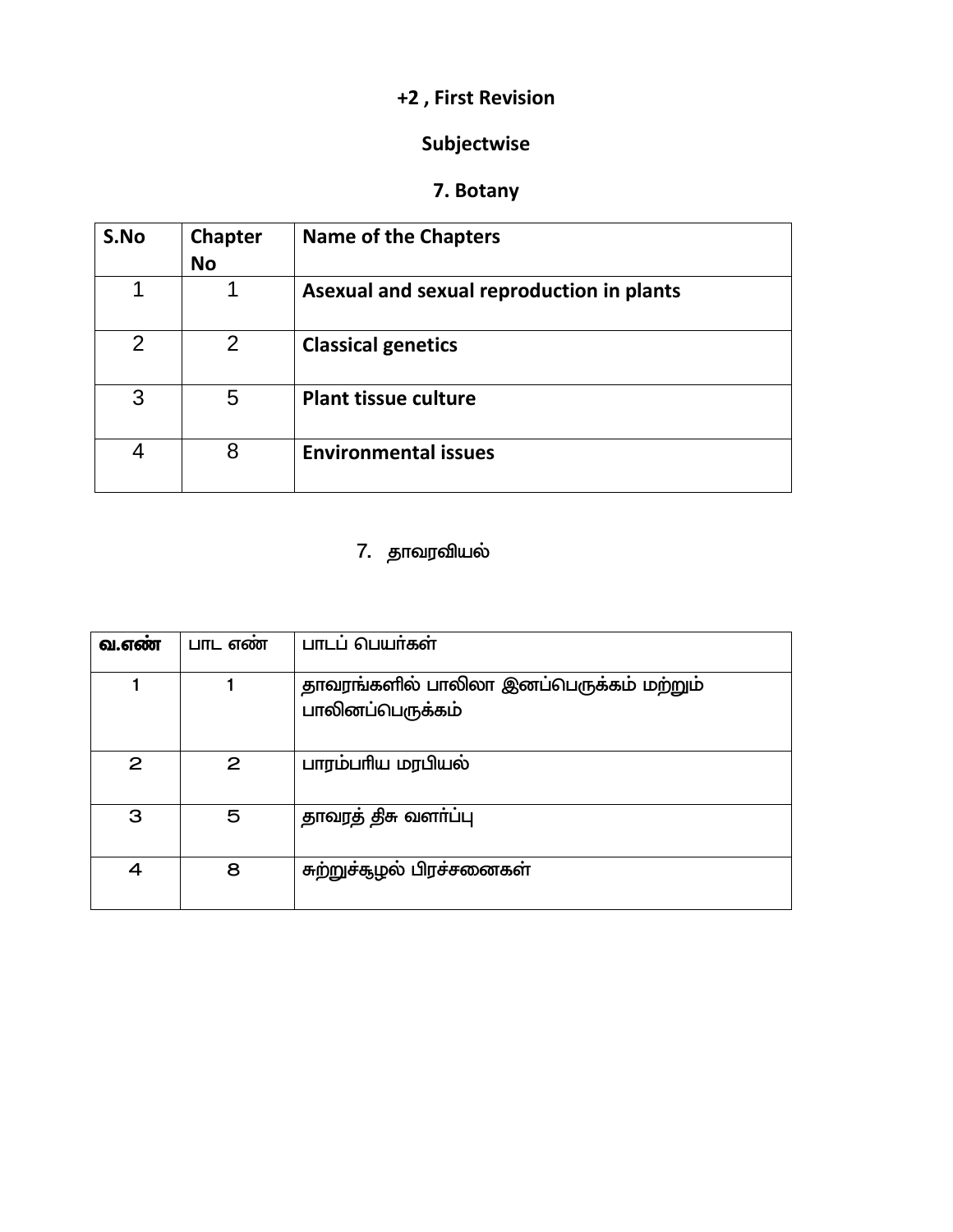### **Subjectwise**

## **6. Bio - zoology**

| S.No         | <b>Chapter</b><br><b>No</b> | <b>Name of the Chapters</b>             |
|--------------|-----------------------------|-----------------------------------------|
| 1            |                             | <b>Reproduction in organisms</b>        |
| $\mathbf{z}$ | $\overline{2}$              | <b>Human reproduction</b>               |
| 3            | 3                           | <b>Reproduction health</b>              |
| 4            | 4                           | Principles of inheritance and variation |
| 5            | 7                           | <b>Human health and diseases</b>        |

#### $6.$  உயிா் விலங்கியல்

| வ.எண         | பாட எண் | பாடப் பெயர்கள்                               |
|--------------|---------|----------------------------------------------|
|              |         | உயிரிகளின் இனப்பெருக்கம்                     |
| $\mathbf{2}$ | 2       | மனித இனப்பெருக்கம்                           |
| З            | З       | இனப்பெருக்க நலன்                             |
| 4            | 4       | மரபுக் கடத்தல் கொள்கைகள் மற்றும் மாறுபாடுகள் |
| 5            | 7       | மனித நலன் மற்றும் நோய்கள்                    |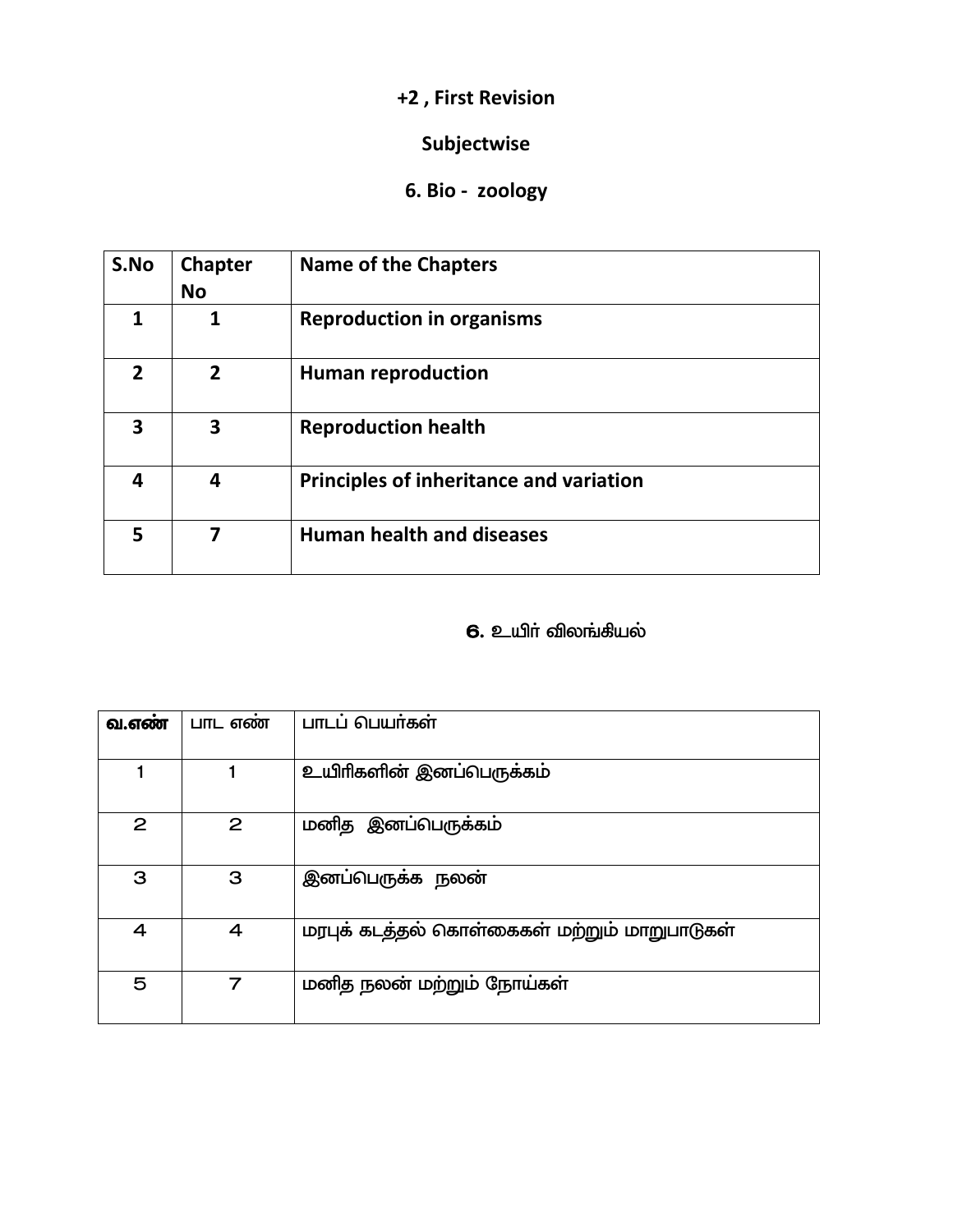### Subjectwise

# 8. Zoology

| S.No           | <b>Chapter</b><br><b>No</b> | <b>Name of the Chapters</b>             |
|----------------|-----------------------------|-----------------------------------------|
| 1              | 1                           | <b>Reproduction in organisms</b>        |
| $\overline{2}$ | $\overline{2}$              | <b>Human reproduction</b>               |
| 3              | 3                           | <b>Reproduction health</b>              |
| 4              | $\overline{\mathbf{a}}$     | Principles of inheritance and variation |
| 5              | 11                          | <b>Organisam and population</b>         |
| 6              | 13                          | <b>Environmental issues</b>             |

#### 8. விலங்கியல்

| வ.எண | பாட எண | பாடப் பெயர்கள்                               |
|------|--------|----------------------------------------------|
|      |        | உயிாிகளின் இனப்பெருக்கம்                     |
| 2    | 2      | மனித இனப்பெருக்கம்                           |
| З    | 3      | இனப்பெருக்க நலன்                             |
| 4    | 4      | மரபுக் கடத்தல் கொள்கைகள் மற்றும் மாறுபாடுகள் |
| 5    | 11     | உயிரினங்கள் மற்றும் இனக்கூட்டம்              |
| 6    | 13     | சுற்றுச்கூழல் இடா்பாடுகள்                    |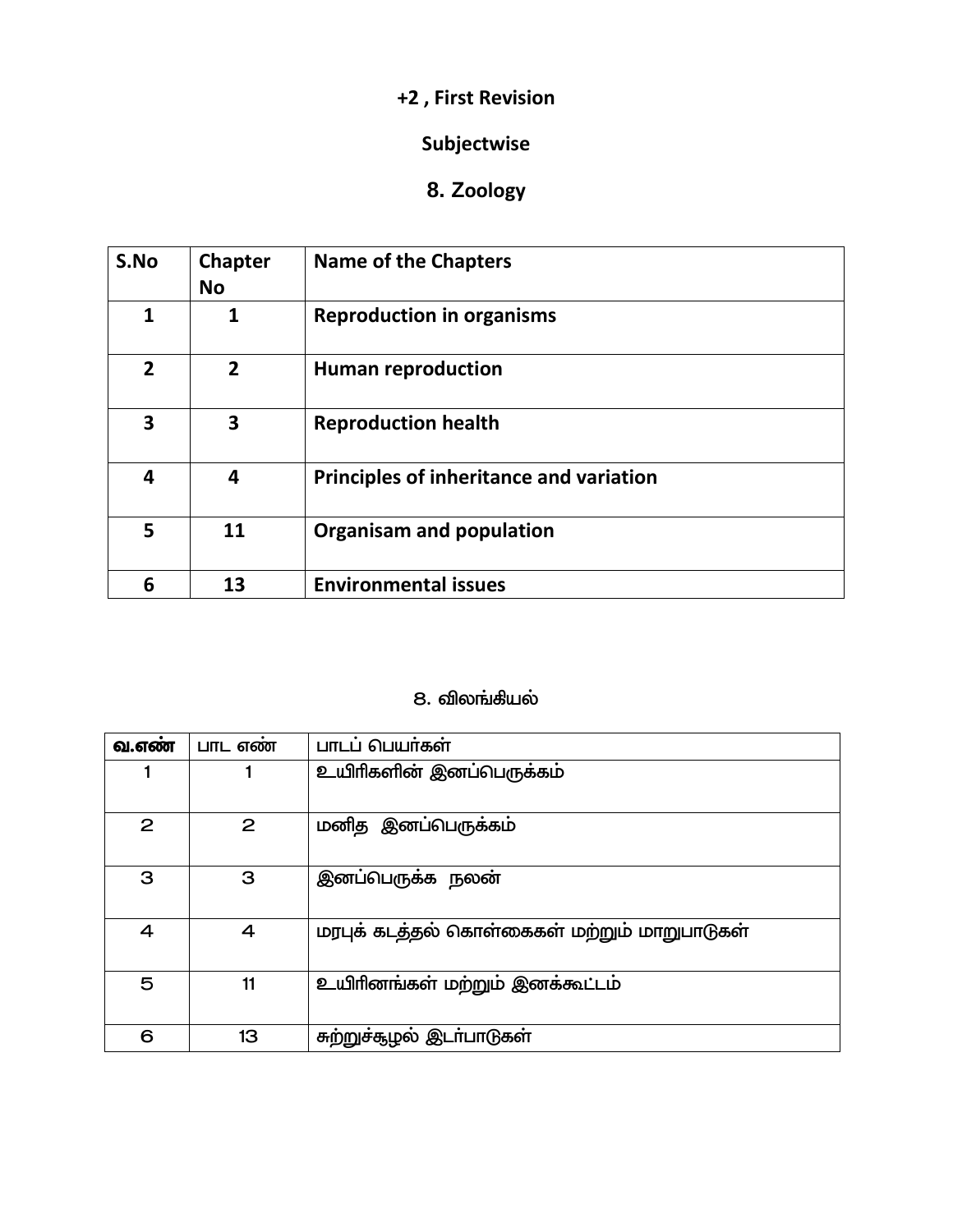## Subjectwise

#### 12. Business mathematics

| S.No | <b>Chapter</b><br><b>No</b> | <b>Name of the Chapters</b>                           |
|------|-----------------------------|-------------------------------------------------------|
| 1.   | 1                           | <b>Application of Matrices and Determinants</b>       |
| 2.   | 3                           | <b>Integral Calculus -II</b>                          |
| 3.   | 5                           | <b>Numerical Methods</b>                              |
| 4.   | 8                           | <b>Samplling Techniques and Statistical Inference</b> |
| 5.   | 9                           | <b>Applied Statistics</b>                             |
| 6.   | 10                          | <b>operation Research</b>                             |

## 12. வணிகக் கணிதம்

| வ.எண்        | <b>LITL</b>     | பாடப் பெயர்கள்                                  |
|--------------|-----------------|-------------------------------------------------|
|              | எண்             |                                                 |
| 1.           |                 | அணிகள் மற்றும் அணிக்கோவைகளின் பயன்பாடுகள்       |
| $\mathbf{2}$ | З               | தொகை நுண்கணிதம்<br>-සස                          |
| 3.           | 5               | எண்ணியல் முறைகள்                                |
|              |                 |                                                 |
| 4.           | 8               | கூறெடுப்பு முறைகளும் புள்ளியியல் அனுமானித்தலும் |
| 5.           | 9               | பயன்பாட்டு புள்ளியியல்                          |
| 6.           | 10 <sup>°</sup> | செயல்முறைகள் ஆராய்ச்சி                          |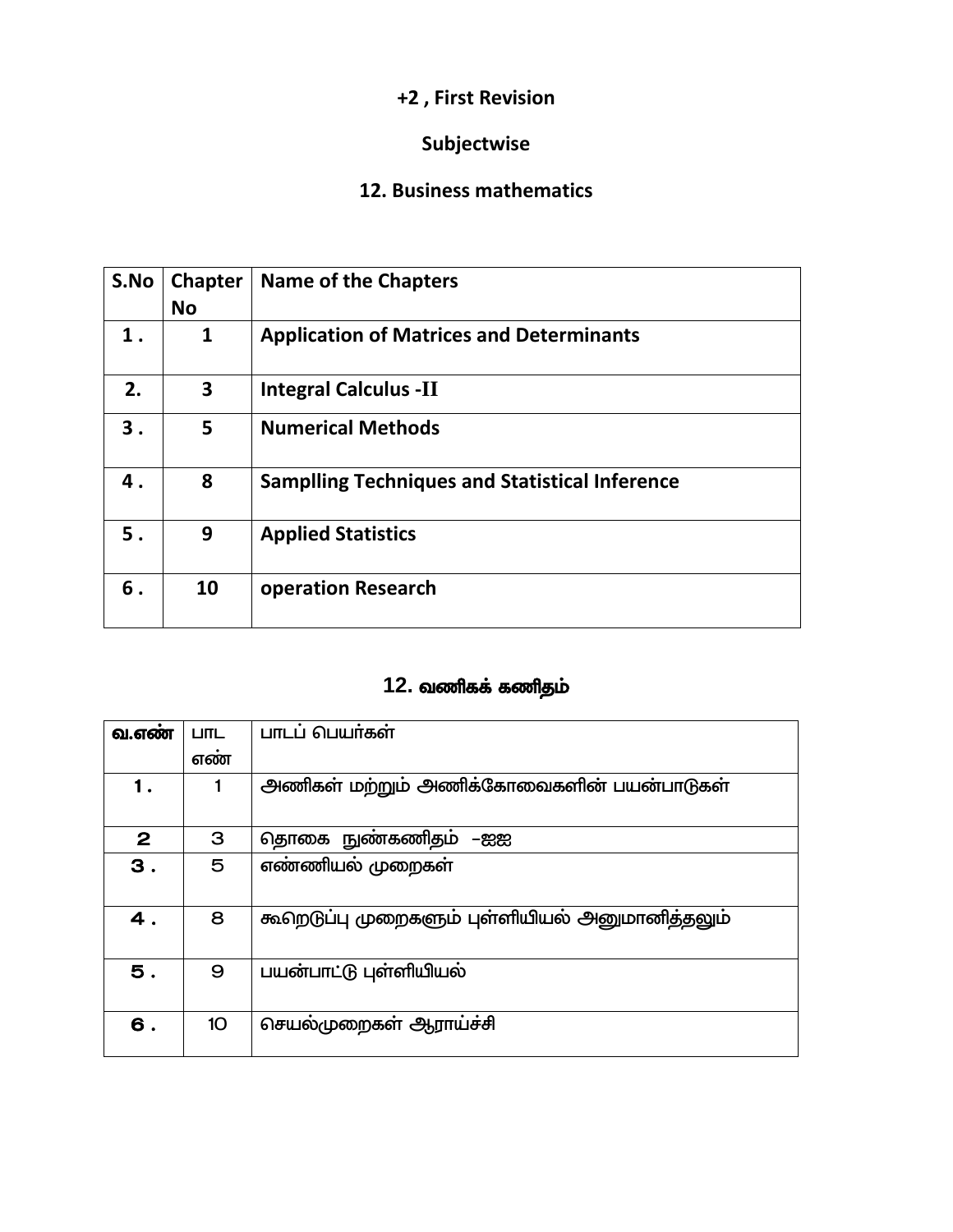## Subjectwise

### 11. ECONOMICS

| S.No | <b>Chapter</b><br><b>No</b> | <b>Name of the Chapters</b>                |
|------|-----------------------------|--------------------------------------------|
| 1.   | 1                           | Introduction to macro economics            |
| 2.   | $\mathbf{2}$                | <b>National income</b>                     |
| З.   | 3                           | Theories of employment and income          |
| 4.   | 4                           | <b>Consumption and investment function</b> |
| 5.   | 10                          | <b>Environmental economics</b>             |

# 11. பொருளியல்

| வ.எண் | $L$ ITL எண் | பாடப் பெயர்கள்                          |
|-------|-------------|-----------------------------------------|
|       |             | பேரியல் பொருளாதாரம                      |
| 2     | 2           | தேசிய வருவாய்                           |
| 3     | З           | வேலைவாய்ப்பு மற்றும் வருமான கோட்பாடுகள் |
| 4     | 4           | நுகா்வு மற்றும் முதலீடு சாா்புகள்       |
| 5     | 10          | சுற்றுச்சூழல் பொருளியல்                 |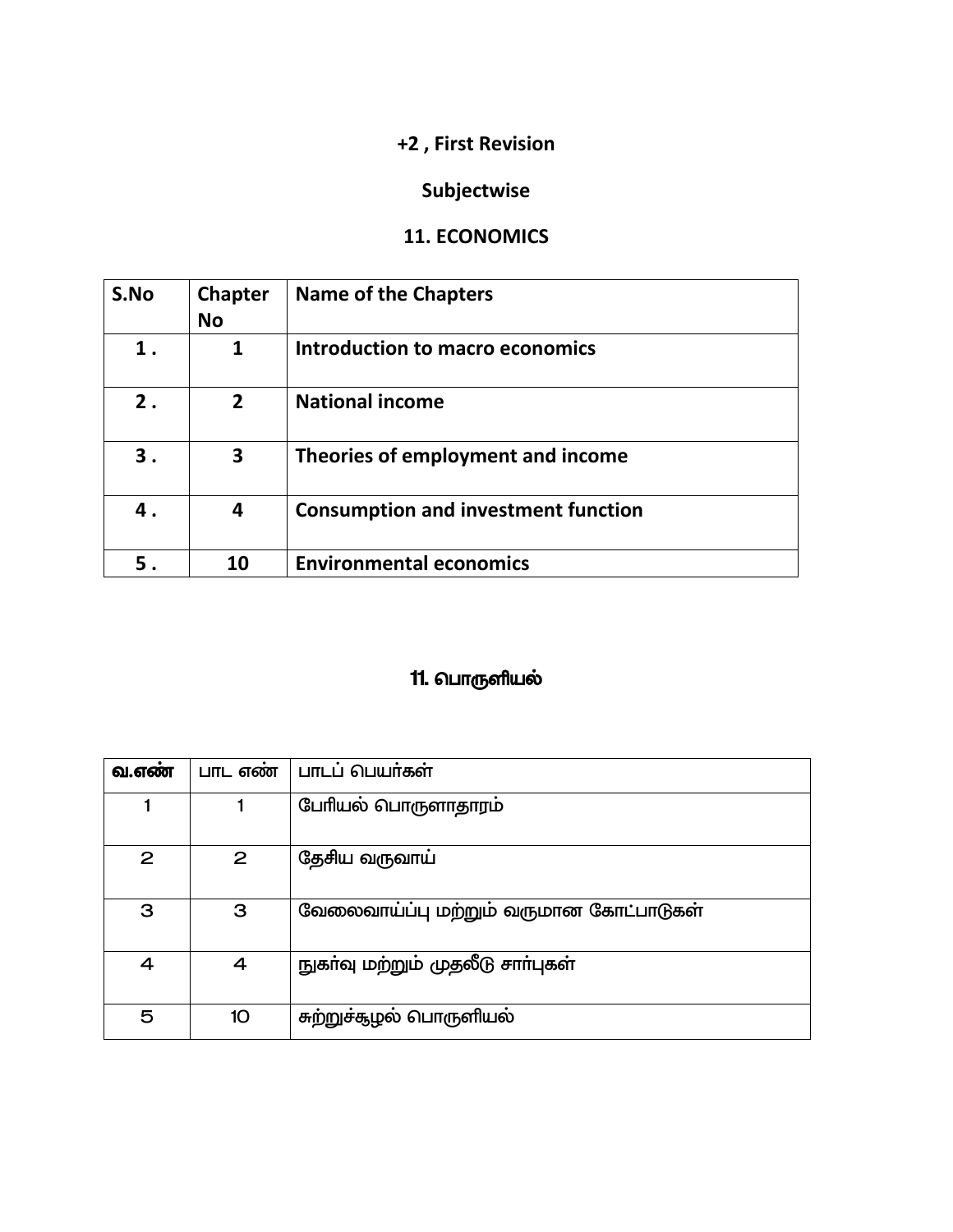## Subjectwise

### 18. HISTORY

| S.No | <b>Chapter</b><br><b>No</b> | <b>Name of the Chapters</b>             |
|------|-----------------------------|-----------------------------------------|
|      |                             | Rise of nationalism in india            |
|      | $\overline{2}$              | Rise of extremism and swadeshi movement |
| 3    | 4                           | Advent of gandhi and mass mobilisation  |
|      |                             | Last phase of indian national movement  |

# 18. வரலாறு

| வ.எண | பாட எண       | பாடப் பெயர்கள்                                                 |
|------|--------------|----------------------------------------------------------------|
|      |              | இந்தியாவில் தேசியத்தின் எழுச்சி                                |
| 2    | $\mathbf{2}$ | தீவிர தேசியவாதத்தின் எழுச்சியும், சுதேசி இயக்கமும்             |
| 3    | 4            | காந்தியடிகள் தேசியத்தலைவராக உருவெடுத்து மக்களை<br>ஒன்றிணைத்தல் |
| 4    | 7            | இந்திய தேசிய இயக்கத்தின் இறுதி கட்டம்                          |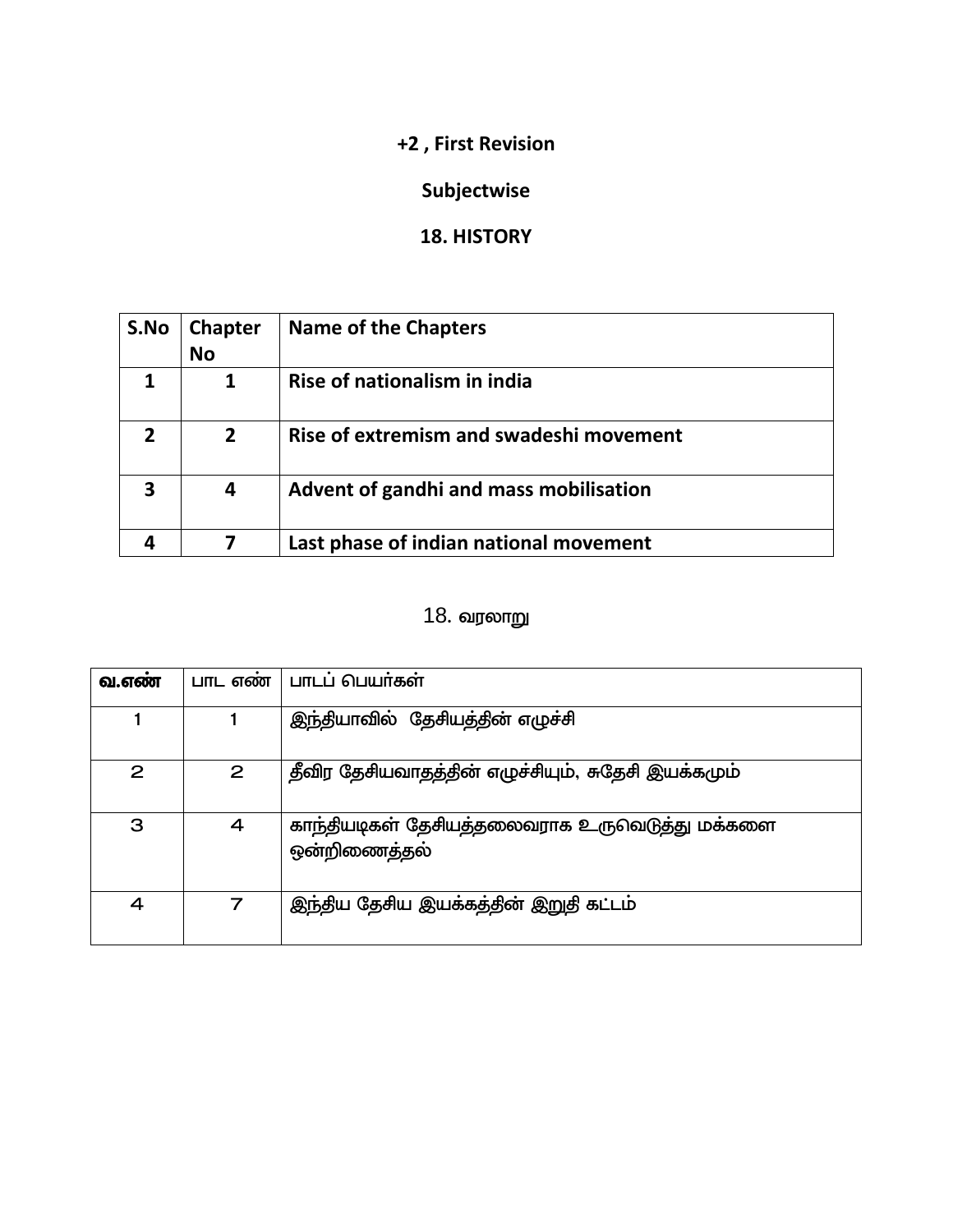#### **Subjectwise**

#### **9. Commerce**

#### **UNIT - I**

- Chapter 1. Principles of management (entire)
- Chapter 2 Functions of management (entire)

### **UNIT - II**

- Chapter 4 Introduction to financial markets (entire)
- Chapter 5 Capital market (5.01,5.02,5.03)
- Chapter 6 Money market (entire chapter)

### **UNIT - III**

- Chapter 7 Stock exchange (7.01 to 7.06)
- **UNIT - VI**
- Chapter 17 Rights duties and responsibiles of consumers (entire chapter)

### **UNIT- VII**

Chapter - 20 Liberalization, privatization and globalisation (entire chapter)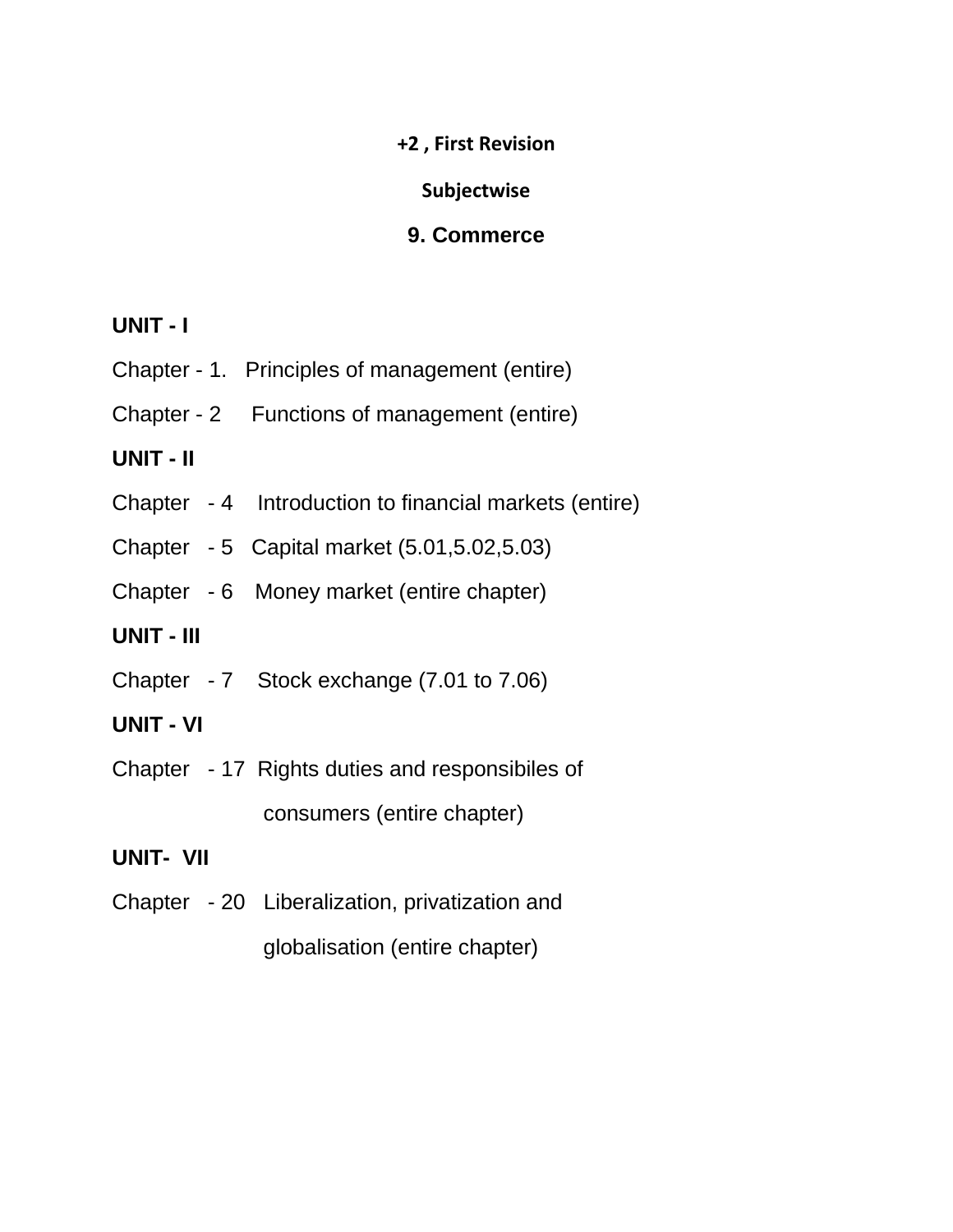#### Subjectwise

9. tâféaš

பாடத்திட்டம்

அலகு 1

- பாடம் 1 மேலாண்மைச் செயல்முறைகள்
- பாடம் 2 மேலாண்மைச் செயல்பாடுகள்

அலகு 2

- பாடம் 4 நிதிச் சந்தை ஓா் அறிமுகம்
- பாடம் 5 மூலதனச் சந்தை (5.01,5.02,5.03)
- பாடம் 6 பணச் சந்தை
- அலகு 3
- பாடம் 7 பங்கு மாற்றகம் (7.01 முதல் 7.06)
- அலகு 6
- பாடம் 17 நுகர்வோரின் உரிமைகள் கடமைகள் மற்றும் பொறுப்புகள்
- அலகு 7
- பாடம் 20 தாராளமயமாக்கல் தனியார் மயமாக்கல் உலக மயமாக்கல்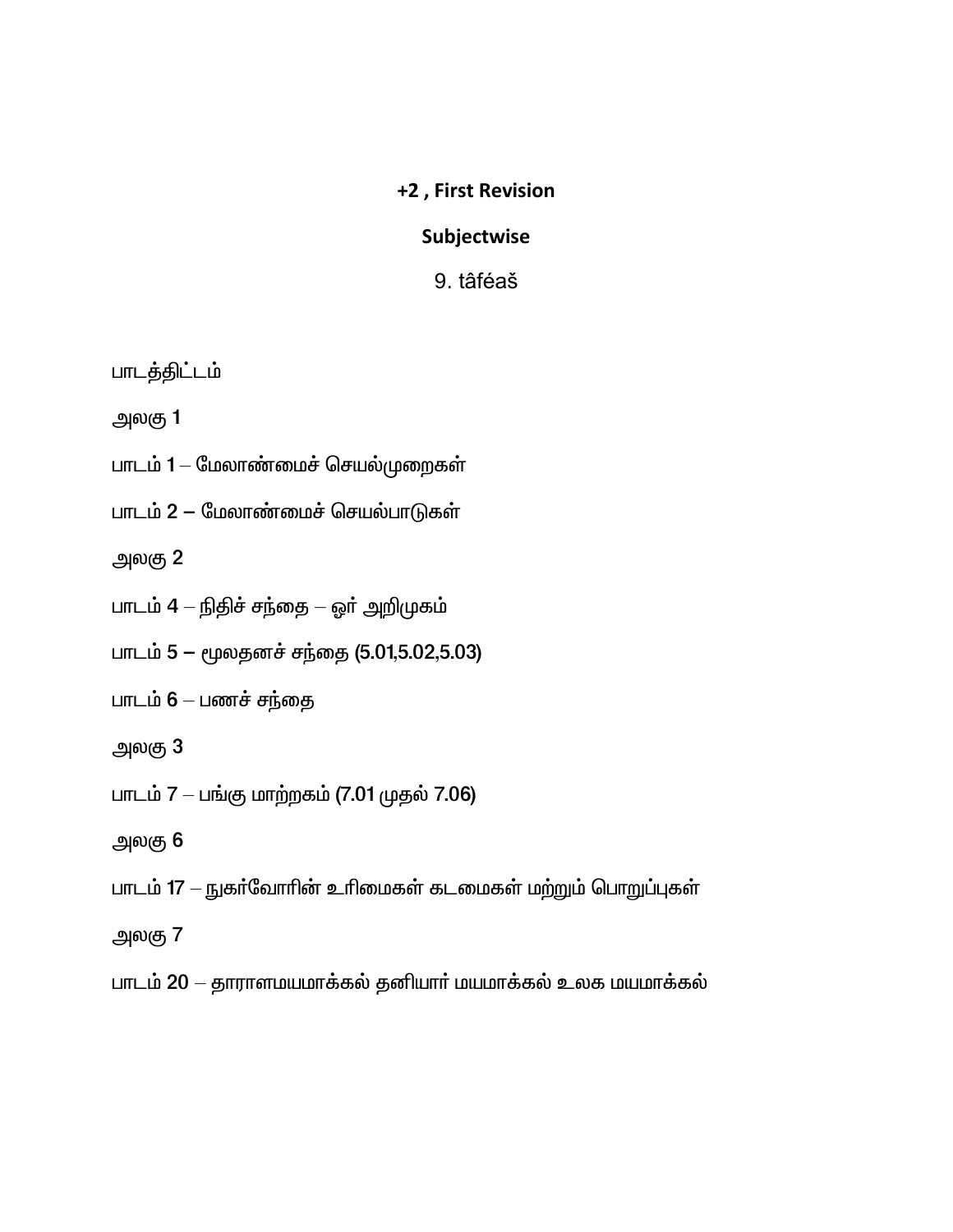## Subjectwise

# 10. Accountancy

| S.No           | <b>Chapter</b><br><b>No</b> | <b>Name of the Chapters</b>                         |
|----------------|-----------------------------|-----------------------------------------------------|
| 1              | 1                           | <b>Accounts From Incomplete Records</b>             |
| $\overline{2}$ | 2                           | Accounts of Not -for - Profit Organisation          |
| 3              | 3                           | <b>Accounts of Partnership - Firms Fundamentals</b> |
| 4              | 8                           | <b>Financial Statement Analysis</b>                 |
| 5              | 10                          | <b>Computerised Accounting System - TALLY</b>       |

# 10. கணக்கு பதிவியல்

| வ.எண | பாட எண | பாடப் பெயர்கள்                             |
|------|--------|--------------------------------------------|
|      |        | முழுமை பெறா பதிவேடுகளிலிருந்து கணக்குகள்   |
| 2    | 2      | இலாப நோக்கற்ற அமைப்புகளின் கணக்குகள்       |
| З    | 5      | கூட்டாண்மை நிறுவனக் கணக்குகள் –அடிப்படைகள் |
| 4    | 8      | நிதி நிலை அறிக்கை பகுப்பாய்வு              |
| 5    | 10     | கணினி கணக்கியல் முறை                       |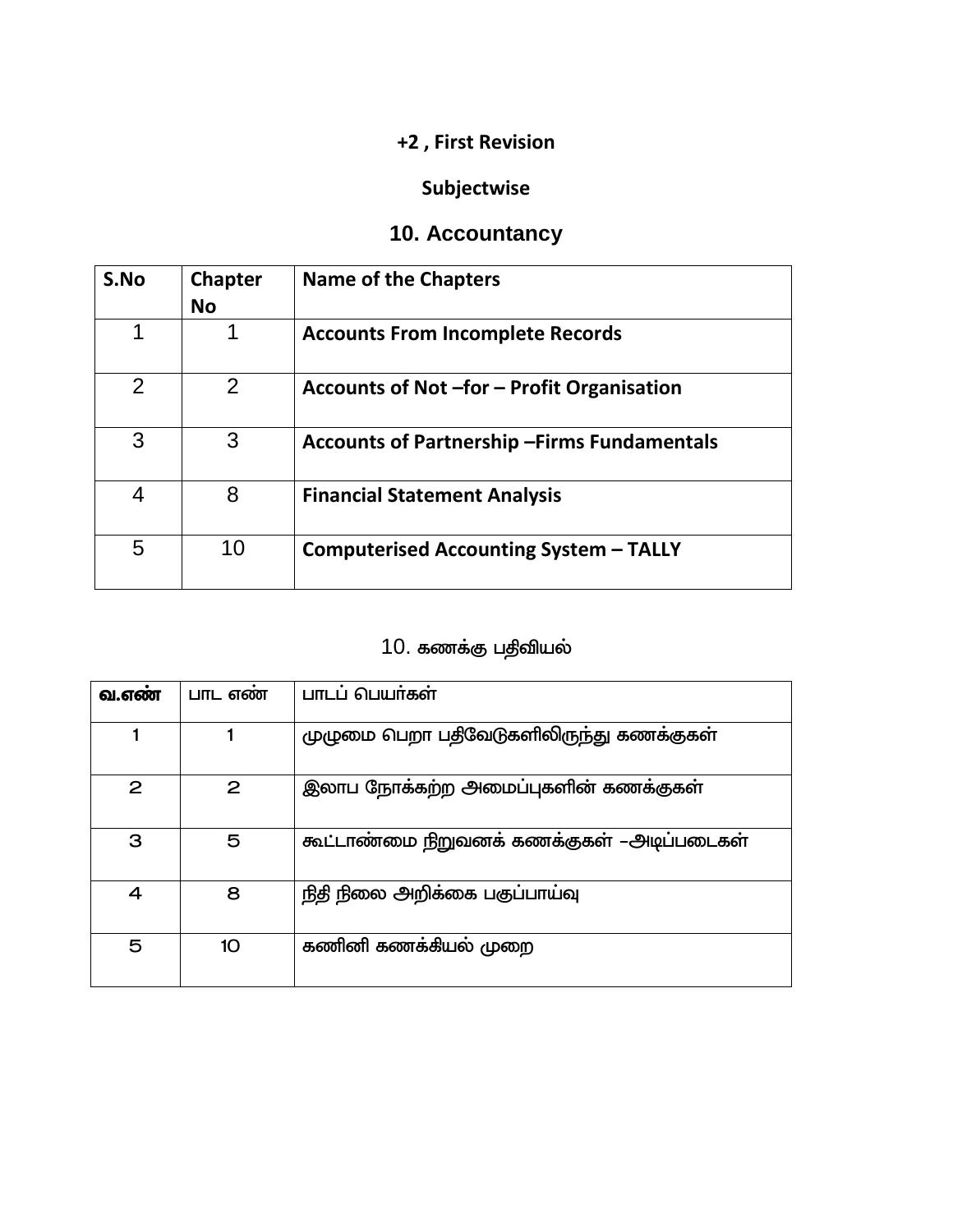## Subjectwise

## **15. Political Science**

| S.No | <b>Chapter</b><br><b>No</b> | <b>Name of the Chapters</b>  |
|------|-----------------------------|------------------------------|
| 1    | 1                           | <b>Constitution of India</b> |
| 2    | 2                           | Legislature                  |
| 3    | 3                           | <b>Executive</b>             |
| 4    | 4                           | <b>Indian Judiciary</b>      |
| 5    | 5                           | <b>Federalism in India</b>   |

# 15. அரசியல் அறிவியல்

| வ.எண் | பாட எண் | பாடப் பெயர்கள்         |
|-------|---------|------------------------|
|       |         | இந்திய அரசியலமைப்பு    |
| 2     | 2       | சட்ட மன்றம்            |
| 3     | 3       | ஆட்சித்துறை            |
| 4     | 4       | இந்திய நீதித்துறை      |
| 5     | 5       | இந்தியாவில் கூட்டாட்சி |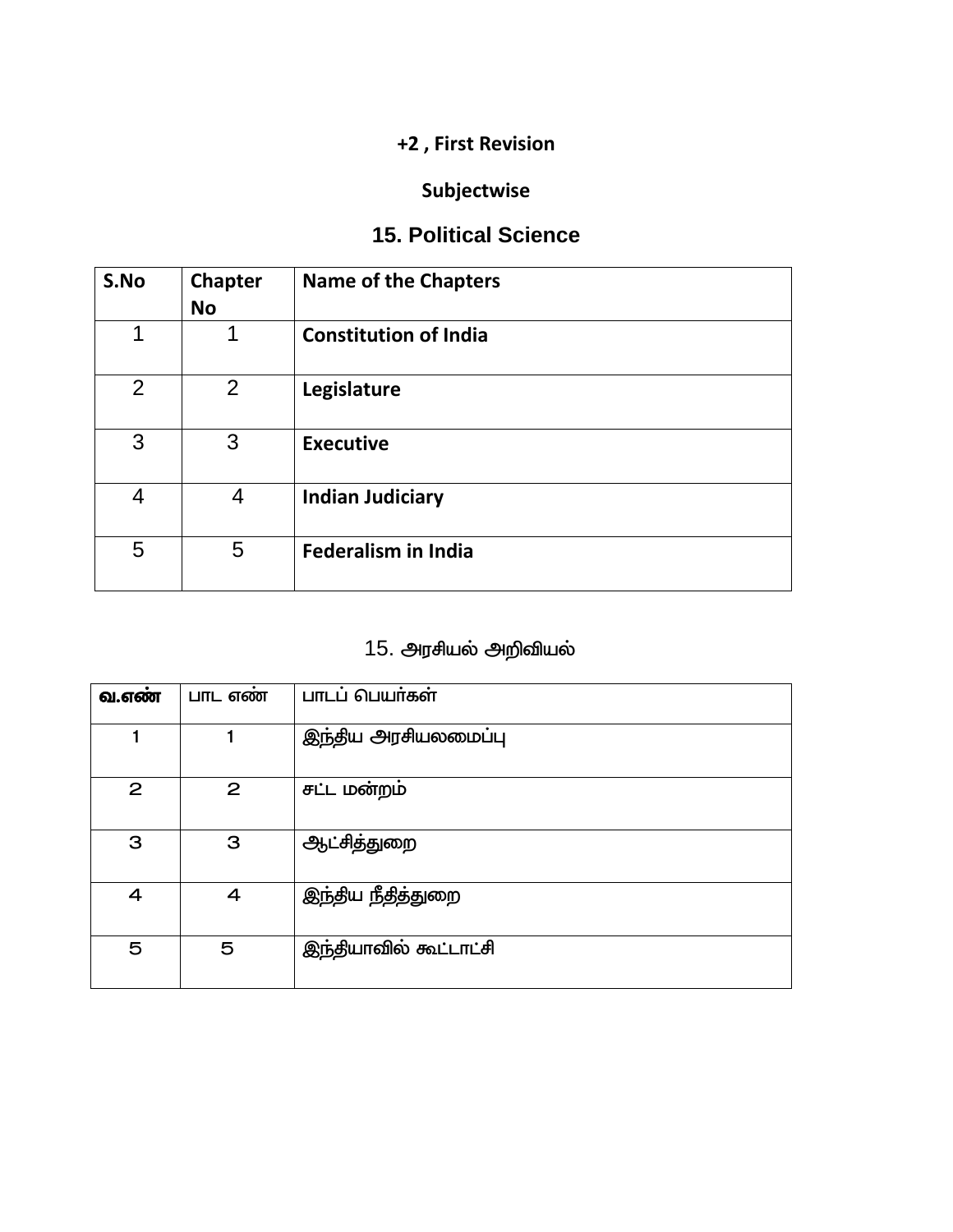## Subjectwise

# 1 . தமிழ்

| வ.எண் | <b>LITIL</b>   |             | பாடப் பெயர்கள்             |
|-------|----------------|-------------|----------------------------|
|       | எண்            |             |                            |
| 1     | 1              | செய்யுள்    | 1. தன்னோ் இலாத தமிழ்       |
|       |                |             | 2. கம்பராமாயணம்            |
|       |                |             | 3. திருக்குறள்             |
|       |                |             | 4. புறநானூறு               |
|       |                |             |                            |
| 2     | $\overline{2}$ | உரைநடை      | 1. தமிழ் மொழியின் நடை      |
|       |                |             | அழகியல்                    |
|       |                |             | 2. தமிழா் குடும்ப முறை     |
|       |                |             | 3. பண்டைக் காலத்து பள்ளிக் |
|       |                |             | கூடங்கள்                   |
|       |                |             |                            |
|       |                |             |                            |
| 3     | З              | துணைப்பாடம் | 1. தம்பி நெல்லையப்பருக்கு  |
|       |                |             | 2. உரிமைத்தாகம்            |
|       |                |             |                            |
|       |                |             |                            |
| 4     | $\overline{4}$ | இலக்கணம்    | 1. நால்வகைப் பொருத்தங்கள்  |
|       |                |             | 2. பா இயற்றப் பழகலாம்      |
|       |                |             |                            |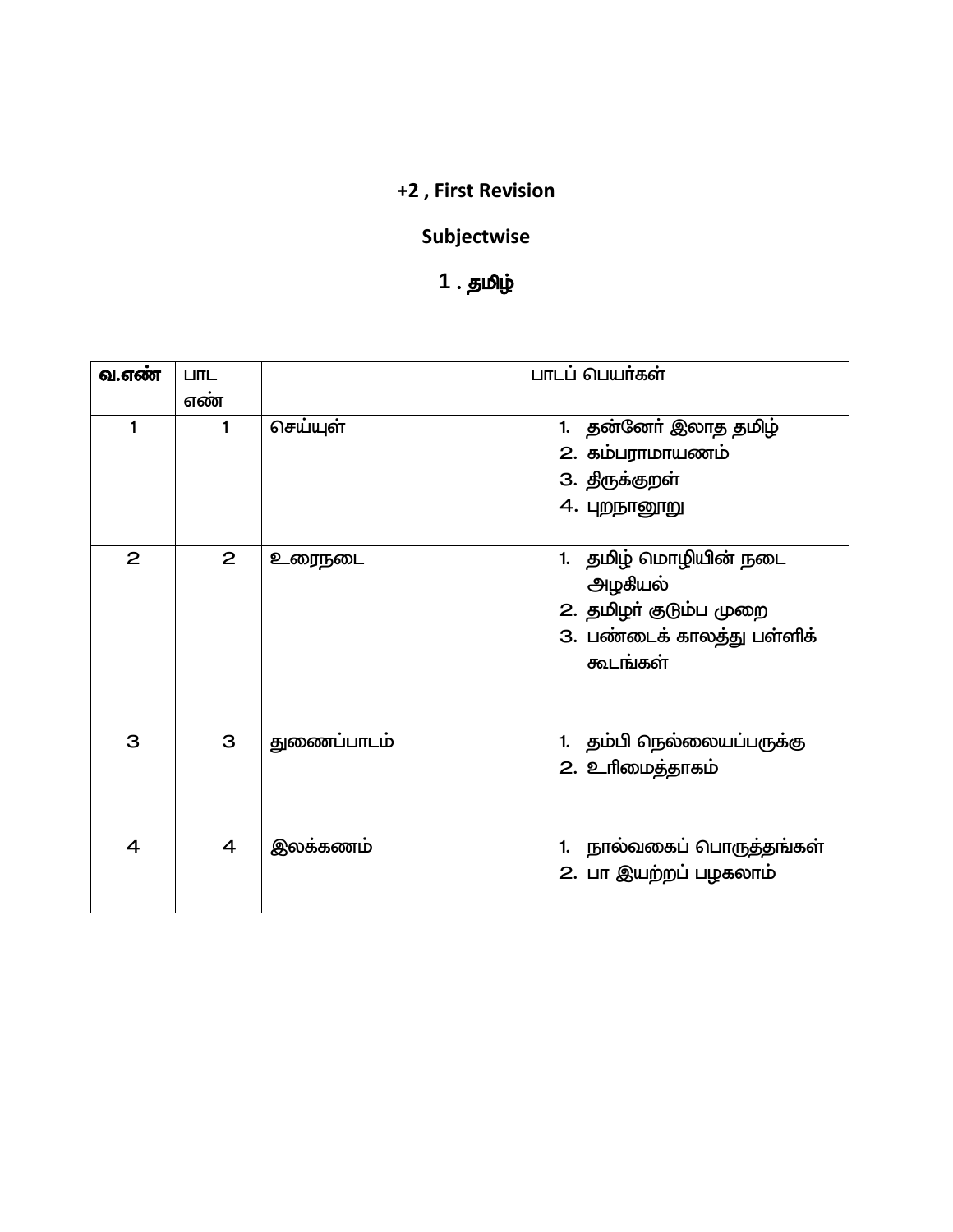## **Subjectwise**

# **2. English**

| S.No           | <b>Chapter</b><br><b>No</b> |               | <b>Name of the Chapters</b>                                                                                       |
|----------------|-----------------------------|---------------|-------------------------------------------------------------------------------------------------------------------|
| 1              | 1                           | <b>Prose</b>  | 1. Two Gentlemen of Verona<br>2. In Celebration of Being<br><b>Alive</b>                                          |
| $\overline{2}$ | 2                           | <b>Poetry</b> | 1. Our Casuarina Tree<br>2. All the World's a stage                                                               |
| 3              | 3                           | Supplementary | 1. God sees the Truth but<br>waits<br>2. The Midnight Visitor                                                     |
| 4              | 4                           | Grammar       | 1. Reported speech<br>2. Active and passive<br>voice<br>3. If clause<br>4. Model verbs<br><b>5. Question Tags</b> |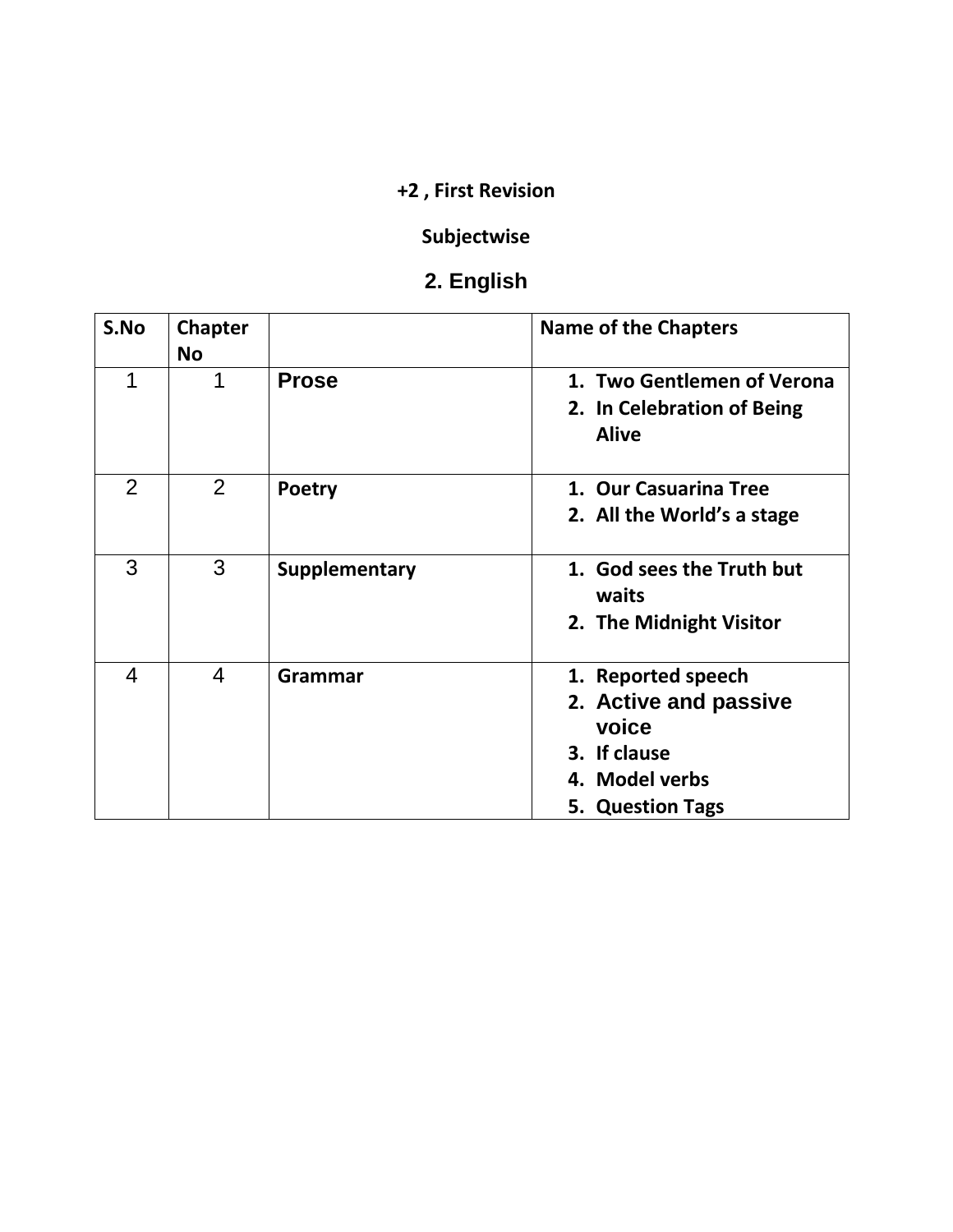## Subjectwise

#### 16. Statistics

| S.No           | <b>Chapter</b><br><b>No</b> | <b>Name of the Chapters</b>                     |
|----------------|-----------------------------|-------------------------------------------------|
| 1              | 4                           | <b>Correlation Analysis</b>                     |
| $\overline{2}$ | 5                           | <b>Regression Analysis</b>                      |
| 3              | 6                           | <b>Index Numbers</b>                            |
| 4              | 7                           | <b>Time series and Forecasting</b>              |
| 5              | 8                           | <b>Vital Statistics and Official Statistics</b> |

# 16. புள்ளியியல்

| வ.எண் | பாட எண் | பாடப் பெயர்கள்                                 |
|-------|---------|------------------------------------------------|
|       | 4       | ஒட்டுறவு பகுப்பாய்வு                           |
| 2     | 5       | உடன் தொடர்வு பகுப்பாய்வு                       |
| З     | 6       | குறியீட்டு எண்கள்                              |
| 4     |         | கால தொடர் வரியையும் முன்கணிப்பும்              |
| 5     | 8       | வாழ்நிலை புள்ளியியலும் நிர்வாகப் புள்ளியியலும் |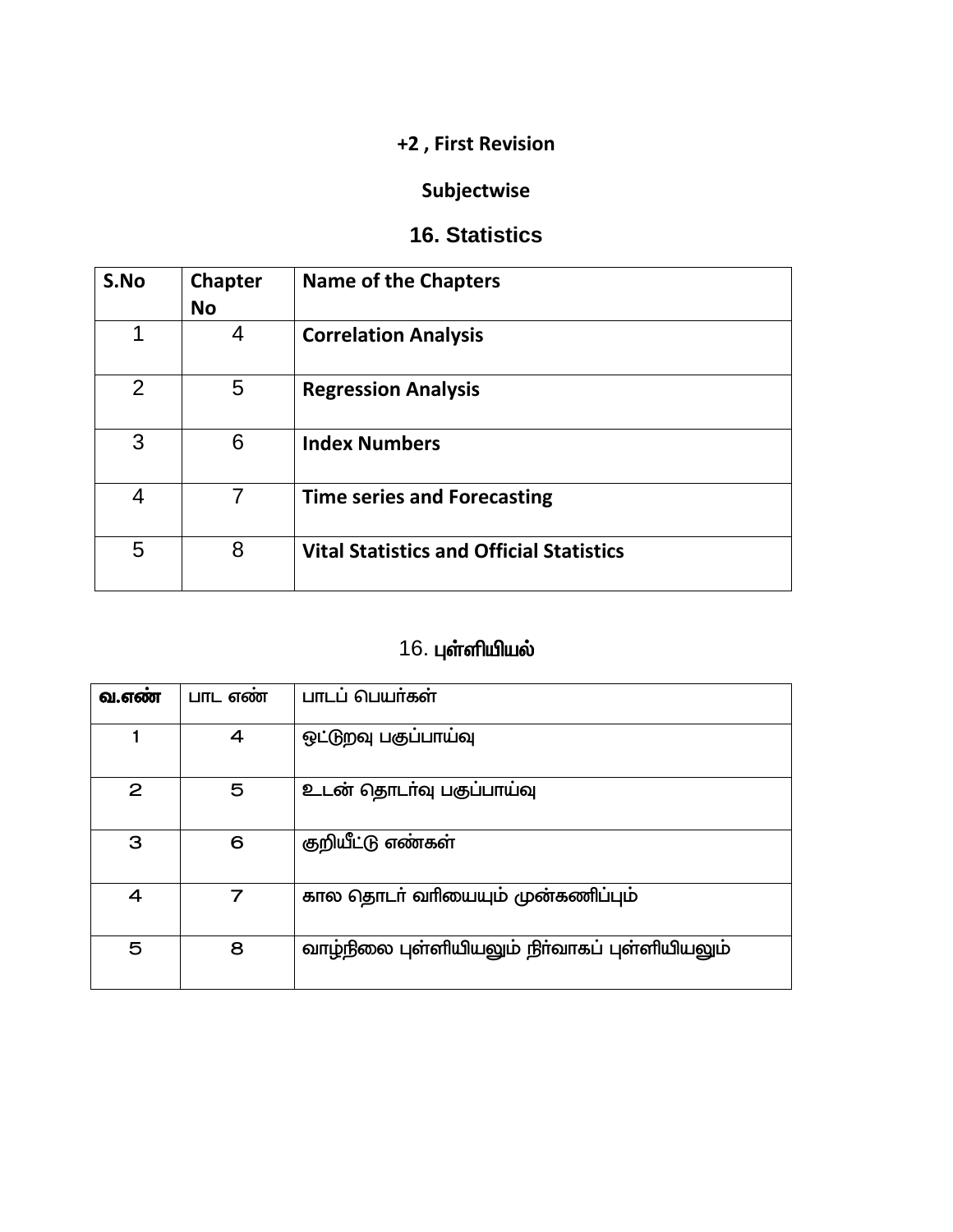# **Subjectwise**

# **13.Computer Science**

| S.No           | <b>Chapter</b><br>No | <b>Name of the Chapter</b>                |
|----------------|----------------------|-------------------------------------------|
|                | 3                    | <b>Scoping</b>                            |
| $\overline{2}$ | 5                    | <b>Python – Variables and Operators</b>   |
| 3              | 6                    | <b>Control Structures</b>                 |
| 4              | 7                    | <b>Python functions</b>                   |
| 5              | 9                    | <b>Lists, Tuples, Sets and Dictionary</b> |
| 6              | 11                   | <b>Database Concepts</b>                  |

# $13.$ கணினி அறிவியல்

| வ.எண் | <b>LITL</b><br>எண் | பாடப் பெயர்கள்                                      |
|-------|--------------------|-----------------------------------------------------|
|       | 3                  | வரையெல்லை                                           |
| 2     | 5                  | பைத்தான் அறிமுகம் - மாறிகள் மற்றும்<br>செயற்குறிகள் |
| 3     | 6                  | கட்டுப்பாட்டுக் கட்டமைப்புகள்                       |
| 4     | 7                  | பைத்தான் செயற்கூறுகள்                               |
| 5     | 9                  | $List$ , Tuples, $Set -$ தொகுப்பு தரவிளங்கள்        |
| 6     | 11                 | தரவுதள கருத்துருக்கள்                               |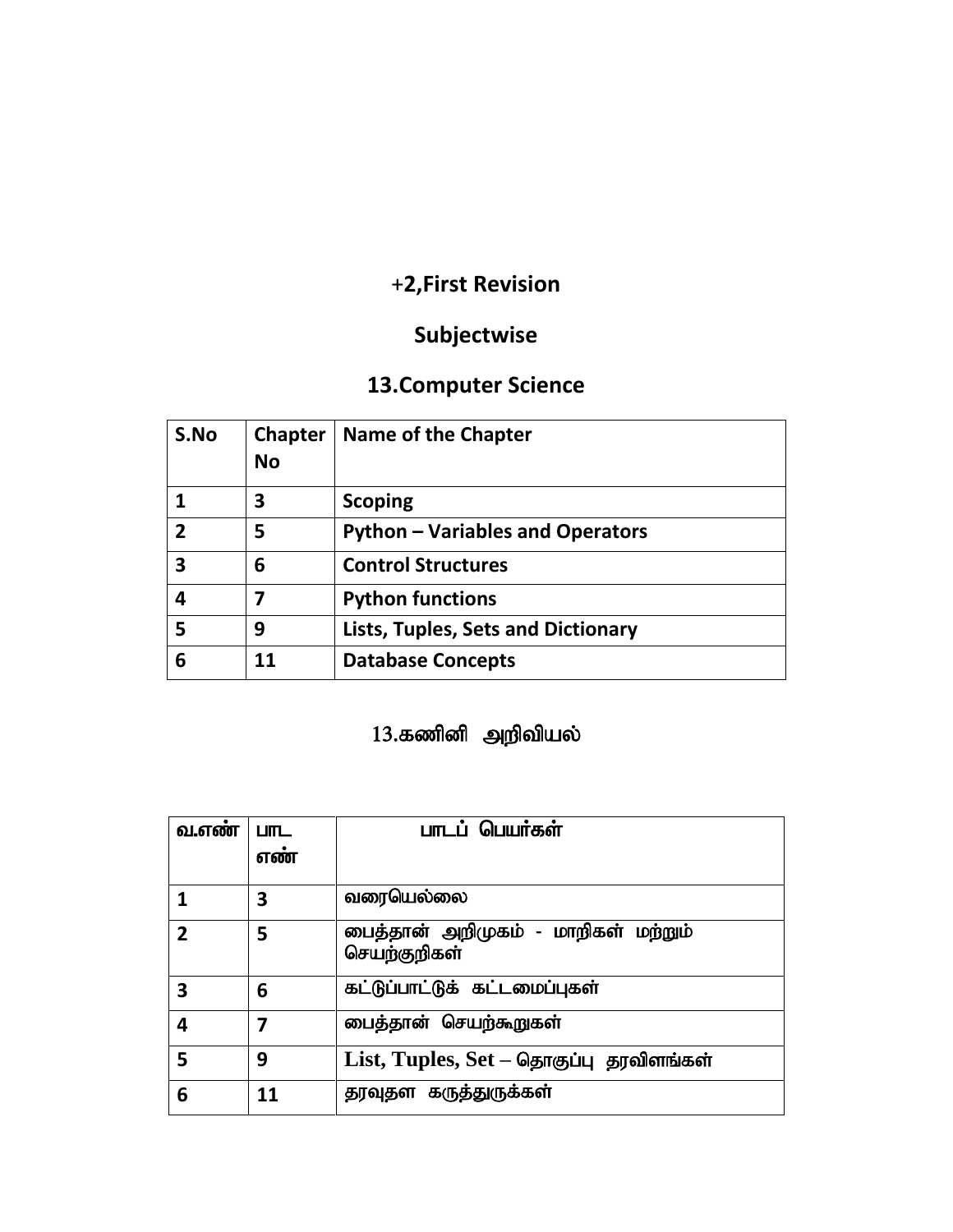# **Subjectwise**

# **14. Computer Application**

| S.No           | <b>Chapter</b><br>No | <b>Name of the Chapter</b>                        |
|----------------|----------------------|---------------------------------------------------|
|                | 1                    | <b>Multimedia and Desktop Publishing</b>          |
| $\overline{2}$ | 3                    | <b>Introduction to Database Management System</b> |
| 3              | 4                    | Introduction to Hyper text pre-processor          |
| 4              | 6                    | <b>PHP conditional statements</b>                 |
| 5              | 7                    | Looping structures                                |
| 6              | 11                   | <b>Network Examples and protocols</b>             |
|                | 13                   | <b>Network Cabling</b>                            |

# 14.கணினி பயண்பாடுகள்

| வ.எண           | பாட<br>எண | பாடப் பெயர்கள்                                      |
|----------------|-----------|-----------------------------------------------------|
|                | 1         | பல்லுடகம் மற்றும் கணிப்பொறிப்பதிப்பகம்              |
| $\overline{2}$ | 3         | தரவுதள மேலாண்மை அமைப்பு — அறிமுகம்                  |
| 3              | 4         | அறிமுகம் - மீஉரை முன்செயலி (php)                    |
| 4              | 6         | php நிபந்தனை கூற்றுகள்                              |
| 5              | 7         | மடக்கு அமைப்பு                                      |
| 6              | 11        | வலையமைப்பு எடுத்து காட்டுகள் மற்றும்<br>நெறிமுறைகள் |
|                | 13        | வலையமைப்பு வடமிடல்                                  |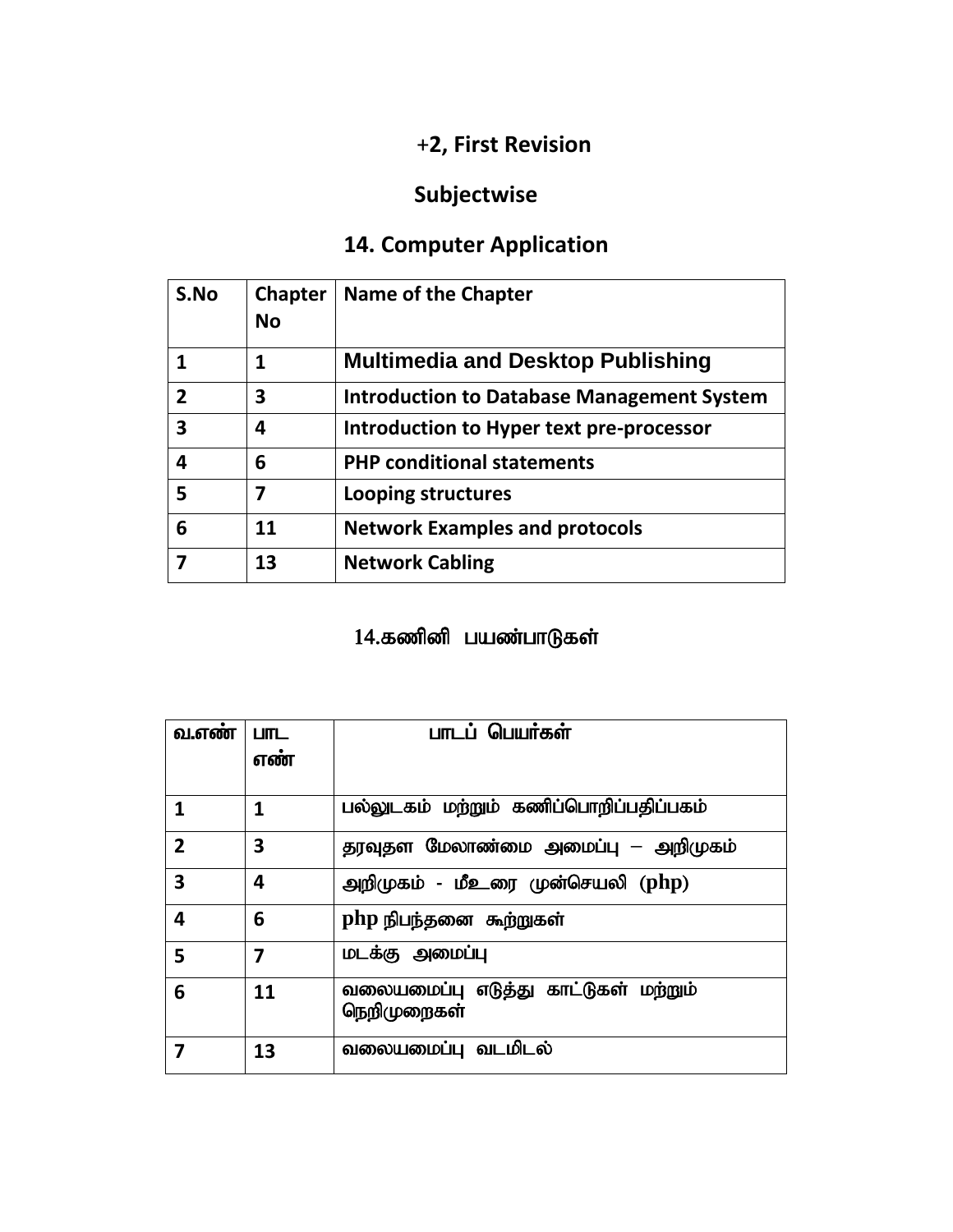# **Subjectwise**

# **17.Computer Technology**

| S.No | <b>Chapter</b><br>No | <b>Name of the Chapter</b>          |
|------|----------------------|-------------------------------------|
|      |                      | An introduction to Adobe Pagemaker  |
|      | 3                    | Coreldraw 2018                      |
|      | 5                    | <b>Adobe flash professional CS6</b> |
|      | 6                    | Auto CAD 2016                       |

# 17.கணினி தொழில்நுட்பம்

| வ.எண்          | பாட எண் | பாடப் பெயர்கள்               |
|----------------|---------|------------------------------|
|                |         |                              |
|                |         |                              |
|                |         | அடோப் பேஜ்மேக்கர்            |
|                |         |                              |
| $\mathfrak{D}$ | 3       | கோரல்ட்ரா 2018               |
| 3              | 5       | அடோப் ப்ளாஷ் ப்ரொப்பஷனல் CS6 |
|                | 6       | ஆட்டோகேட் 2016               |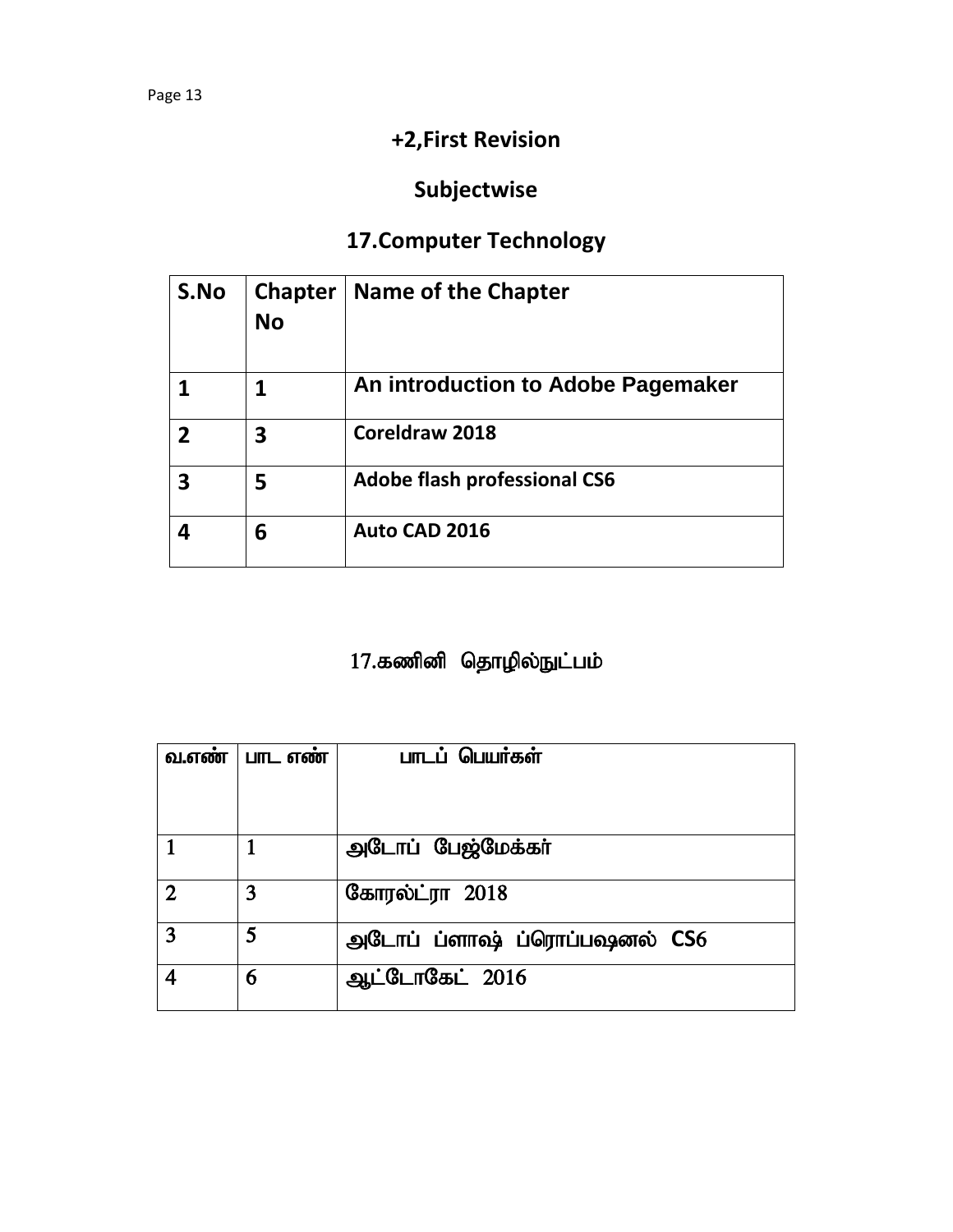## Subjectwise

## 19. Geography

| S.No           | <b>Chapter</b><br><b>No</b> | <b>Name of the Chapters</b> |
|----------------|-----------------------------|-----------------------------|
| 1              |                             | <b>Population Geography</b> |
| $\overline{2}$ | $\mathcal{P}$               | <b>Human Settlements</b>    |
| 3              | 3                           | <b>Resources</b>            |

# 19. புவியியல்

| வ.எண | பாட எண       | பாடப் பெயர்கள்               |
|------|--------------|------------------------------|
|      |              | மக்கள் தொகை <b>புவியியல்</b> |
| 2    | $\mathbf{2}$ | மனித குடியிருப்புகள்         |
| 3    | З            | வளங்கள்                      |